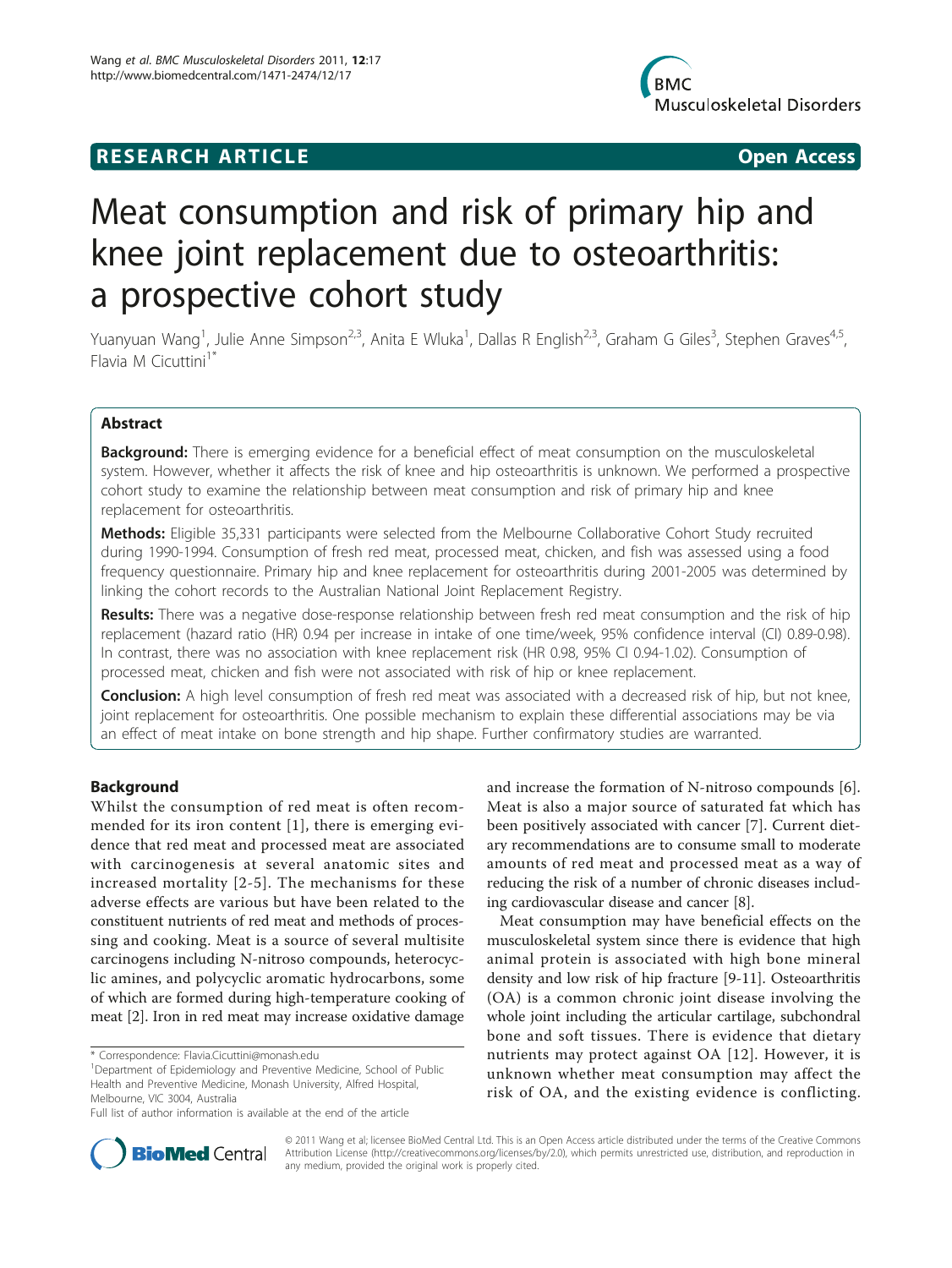A recent cross-sectional study reported a higher prevalence of degenerative arthritis associated with greater meat consumption [[13](#page-8-0)], whereas another cross-sectional study found no relationship between consumption of meat/poultry and fish and the prevalence of knee OA [[14](#page-8-0)].

Total joint replacement is the only established treatment for those with symptomatic end-stage OA where conservative management fails, thus it may be considered a proxy outcome measure for severe end-stage OA. We analyzed data from the Melbourne Collaborative Cohort Study (MCCS) on consumption of red meat, processed meat, chicken, and fish to determine the relation to the risk of primary knee and hip joint replacement due to OA.

# Methods

# The cohort

The MCCS is a prospective cohort study of 41,528 people (17,049 men) aged between 27 and 75 years at baseline, 99.3% of whom were aged 40 - 69 years [[15\]](#page-8-0). Participants were recruited via Electoral Rolls (registration to vote is compulsory for Australian adults), advertisements, and community announcements in the local media (e.g., television, radio, newspapers), between 1990 and 1994. Southern European migrants to Australia (including 5,425 from Italy and 4,535 from Greece) were deliberately over-sampled to extend the range of lifestyle exposures and to increase genetic variation. The study protocol was approved by The Cancer Council Victoria's Human Research Ethics Committee. All participants gave written consent to participate and for the investigators to obtain access to their medical records.

Follow-up was conducted by record linkage to Electoral Rolls, electronic phone books and the Victorian Cancer Registry and death records. To update lifestyle exposures, the cohort was followed up by mailed questionnaire and where necessary by telephone from 1995 to 1998 (first follow-up) and by face-to-face interviews from 2003 to 2007 (second follow-up). From 2003 onwards, 28,046 study participants (68% of the original MCCS participants) took part in the second follow-up.

#### Dietary assessment

At baseline, dietary intake over the previous 12 months was estimated using a 121-item food frequency questionnaire (FFQ) specifically developed for the MCCS. The FFQ was developed from a study of weighed food records in a sample of 810 Melbourne residents of similar age and ethnic origin to the MCCS cohort [[16](#page-8-0)]. The FFQ included 22 items on intake of fresh red meat, processed meat, chicken, and fish. Fresh red meat was defined as veal or beef schnitzel, roast beef or veal, beef steak, rissoles (meat balls) or meatloaf, mixed dishes with beef, roast lamb or lamb chops, mixed dishes with lamb, roast pork or pork chops, and rabbit or other game (rarely consumed). Processed meat included salami or continental sausages, sausages or frankfurters, bacon, ham including prosciutto, corned beef, and manufactured luncheon meats. Chicken included roast or fried chicken, boiled or steamed chicken, and mixed dishes with chicken. Fish included steamed, grilled, or baked fish, fried fish, smoked fish, and canned fish including tuna, salmon, and sardines. At the MCCS first follow up, basic questions (not complete FFQ as used at MCCS baseline) about the frequency of meat consumption (fresh red meat, chicken, and fish) over the last year were asked.

Nutrient intakes were calculated using standard sexspecific portion sizes from the weighed food records [[16\]](#page-8-0). The energy and nutrient contents in food were computed using Australian food composition tables [[17\]](#page-8-0). Energy from alcoholic beverages was added to that calculated from the FFQ. Fatty acid composition of foods was obtained from the Royal Melbourne Institute of Technology fatty acid database [[18](#page-8-0)]. Carotenoid data were obtained from the 1998 United States Department of Agriculture database [[19](#page-8-0)].

To estimate the reproducibility of the FFQ, between July 1992 and June 1993, 275 participants were invited to participate in a study that required completing a second FFQ 12 months after baseline. Of these, 242 (88%) completed the second FFQ. The weighted kappa statistics for the reproducibility of the quartiles of meat intake were 0.42 (95% CI, 0.30-0.55) for fresh red meat, 0.60 (0.48-0.73) for processed meat, 0.44 (0.32-0.56) for chicken, and 0.48 (0.35-0.61) for fish.

# Assessment of demographic, lifestyle and anthropometric factors

At baseline, a structured interview schedule was used to obtain demographic and lifestyle information including date of birth, country of birth, smoking, alcohol consumption, current physical activity during leisure time, and education. Height and weight were measured once at baseline attendance for each participant according to written protocols based on standard procedures [[20\]](#page-8-0). Weight was measured to the nearest 0.1 kg using digital electronic scales, height was measured to the nearest 1 mm using a stadiometer. Body mass index (BMI) was calculated as weight in kilograms divided by the square of height in meters.

At the MCCS second follow-up, the participants were asked questions enquiring about their first joint replacement surgery: Have you ever had a hip replacement? When did you have your first hip replacement? Have you ever had a knee replacement? When did you have your first knee replacement?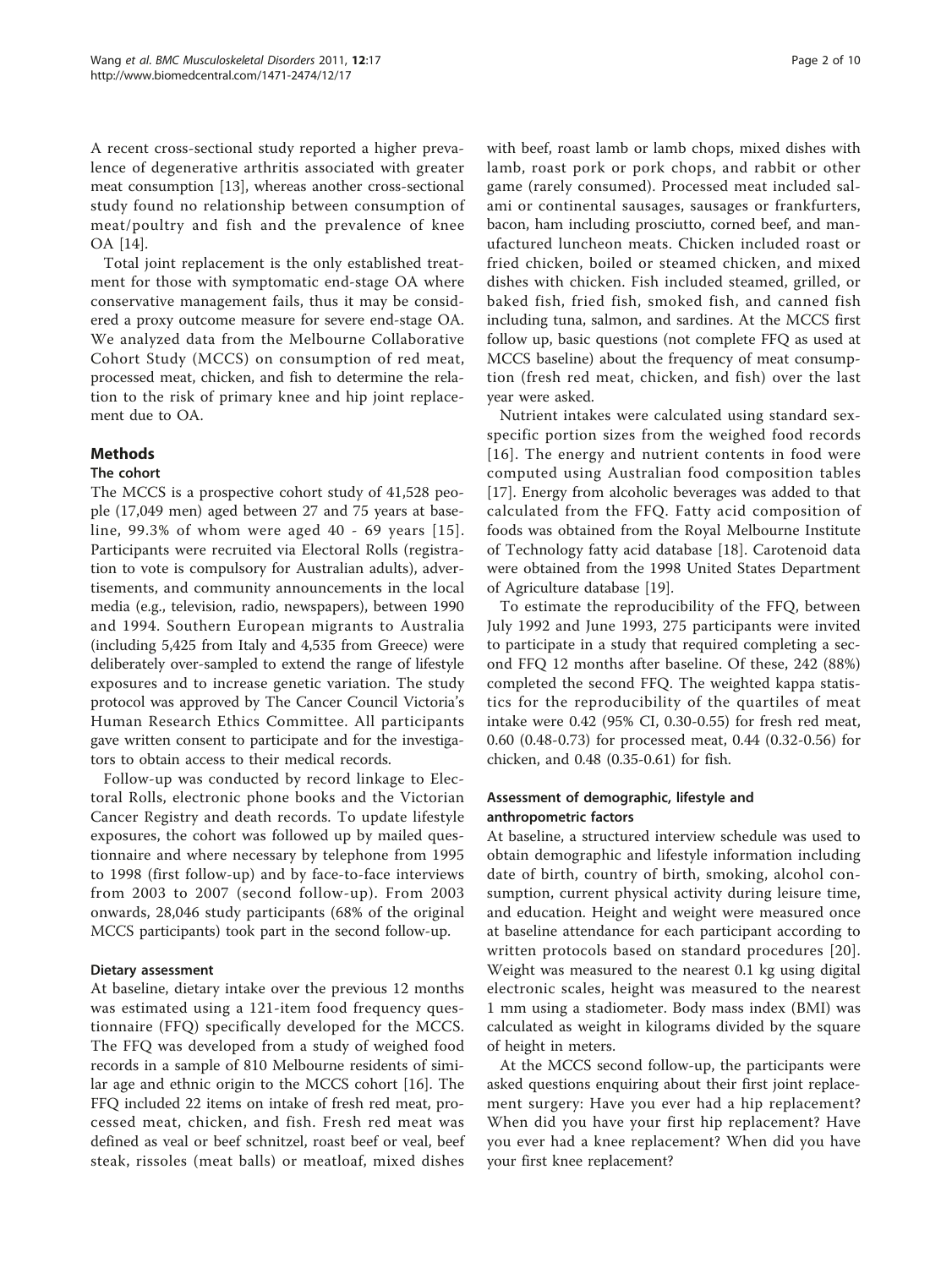#### Study participants

Of the 41,528 participants recruited, 6197 (14.9%) were excluded from analysis because they: reported extreme energy intake  $(*1*<sup>st</sup> percentile or *>99*<sup>th</sup> percentile);$ reported an acute myocardial infarct, angina or diabetes at baseline and were likely to have changed their diet; had missing dietary data; died or left Australia prior to January 1, 2001; at the MCCS second follow-up had reported a primary joint replacement prior to January 1, 2001; had left Australia before the date of having a primary joint replacement; or had the first recorded procedure being a revision joint replacement as recorded in the Australian Orthopaedic Association National Joint Replacement Registry (AOA NJRR), thus leaving 35,331 participants available for analysis.

## Identification of incident primary knee and hip joint replacement

Cases were identified from the AOA NJRR. The implementation of the AOA NJRR commenced in 1999 and was introduced in a staged state by state approach which was completed nationally by mid 2002. Victorian data collection commenced in 2001. The Registry monitors the performance and outcome of both hip and knee replacement surgery in Australia. It has detailed information on the prostheses and surgical technique used and the clinical situation that it was used in for both primary and revision joint replacement [[21](#page-9-0)]. By using detailed matching technology it is able to determine the success or otherwise of the joint replacement surgery. Although data collection for the Registry is voluntary, it receives cooperation from all hospitals undertaking joint replacement surgery [\[21\]](#page-9-0).

The AOA NJRR validates its data by using both internal systems and external data sources. The most important external data source is state health department data. Validation of registry data against health department recorded data involves a sequential multilevel matching process. Following the validation process and the retrieval of unreported records, the Registry collects the most complete set of data relating to hip and knee replacement in Australia [\[21\]](#page-9-0).

Identifying information of MCCS participants, including first name, last name, date of birth, and gender, was provided to the staff at the AOA NJRR in order to identify those MCCS participants who had had a primary or revision joint replacement between January 1, 2001 which is when the Registry commenced Victorian data collection, and December 31, 2005. The matching was performed on these data provided using U.S. Bureau of the Census Record Linkage Software. Exact matches were identified and probabilistic matches were reviewed. The staff from the AOA NJRR forwarded this information to MCCS and it was then added to the MCCS database.

The study was approved by The Cancer Council Victoria's Human Research Ethics Committee and the Standing Committee on Ethics in Research Involving Humans of Monash University.

#### Statistical analysis

Cox proportional hazards regression models were used to estimate the hazard ratios (HR) for first recorded primary joint replacement associated with individual meat consumption after adjustment for confounding variables. Follow-up for primary joint replacement (i.e. calculation of person-time) began at January 1, 2001, and ended at date of first primary joint replacement for OA or date of censoring. Participants were censored at either the date of first primary joint replacement performed for indications other than OA, the date of death, the date left Australia, or end of followup (i.e. December 31, 2005 (the date that ascertainment of joint replacement by NJRR was complete), whichever came first.

All meat consumption variables were analysed categorically, based on approximate quartiles of the distribution of weekly frequency of consumption, with the first quartile used as the reference category. Linear associations between meat consumption and the risk of joint replacement were investigated by comparing the regression models with meat consumption as a categorical variable and a pseudo-continuous variable using the likelihood ratio test. Tests for trend across categories of meat consumption were calculated using meat consumption as a pseudo-continuous variable, assuming that, within each quarter all participants consumed at its median frequency. We also calculated the ratio of frequency of consumption of fresh red meat to the combined frequency of consumption of chicken and fish and divided it into groups based on quartiles. To estimate HR separately for knee and hip replacement risk and to test for heterogeneity, Cox models based on competing risks were fitted using a data duplication method [[22\]](#page-9-0).

Age, gender, BMI, country of birth, and energy intake (kj/d) were included in all models. Other potential confounding variables were included in all the definitive analyses if they changed the HR of any of the meat consumption variables for either hip or knee joint replacement risk by at least 5%. First, education, current level of physical activity, smoking (current/past/never), and alcohol consumption (g/d) were added. The HR changed < 5%, thus, none of these variables were retained for further analysis. Second, multi-vitamins and fish oil supplement were added. HR changed < 5%. Third, fruit, vegetable, vitamin C, vitamin E, beta-carotene, and polyunsaturated fatty acids were added to the model, one at a time. HR changed < 5%. Thus none of the dietary variables were retained for further analysis.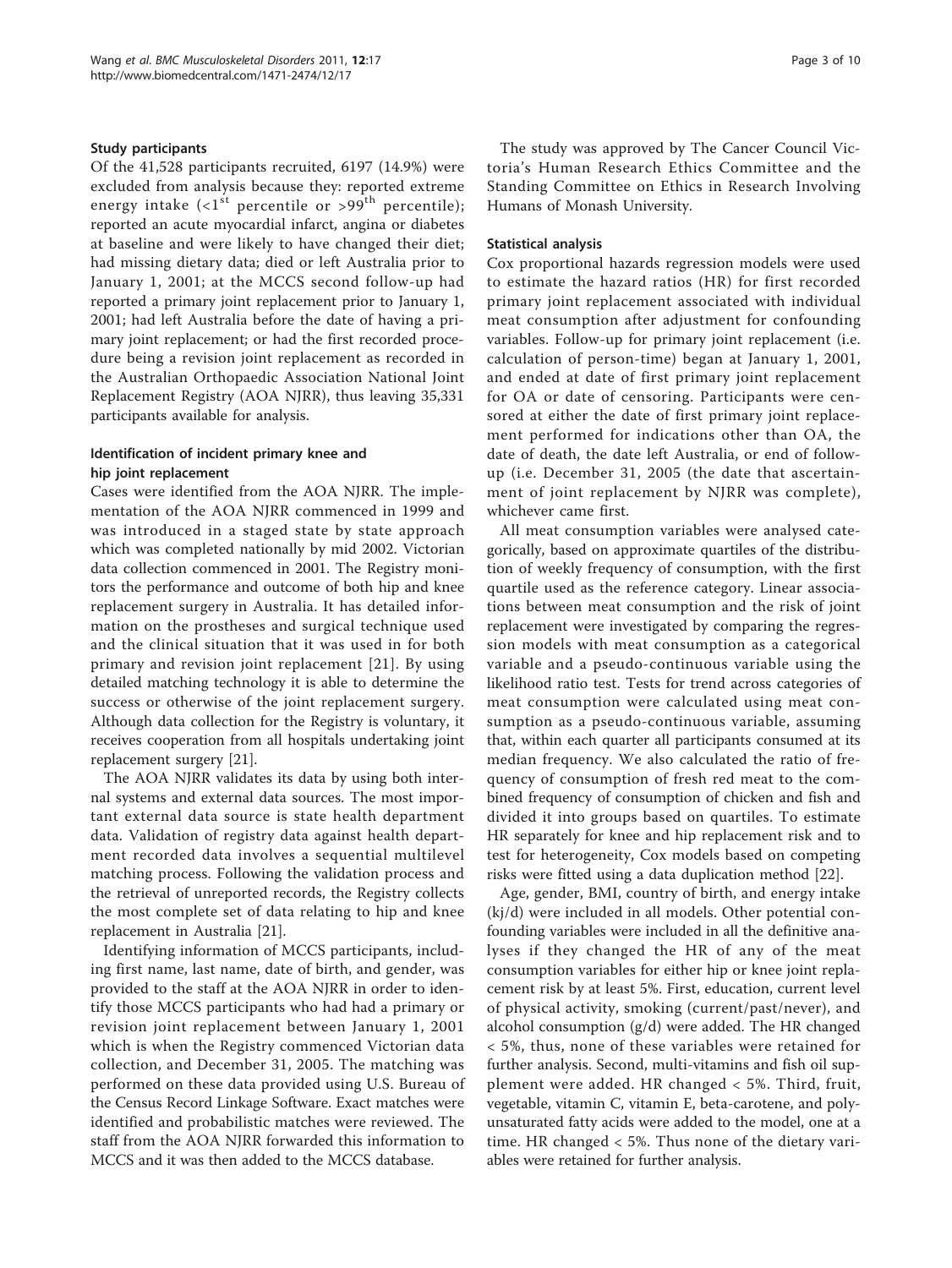To test whether associations between meat consumption and the risk of joint replacement were modified by country of birth, gender or educational level, interactions between country of birth, gender or educational level and meat consumption were fitted, and tested using the likelihood ratio test. Tests based on Schoenfeld residuals and graphical methods using Kaplan-Meier curves showed no evidence that proportional hazard assumptions were violated for any analysis. All statistical analyses were performed using Stata (Intercooled Stata 9.2 for Windows, StataCorp LP., College Station, TX, USA).

## Results

The study profile is shown in Figure [1](#page-4-0). Over an average of 4.8 (SD 0.7) years of follow-up per person (2001-5), 888 participants were identified with incident primary joint replacement for OA including 411 hip replacements and 477 knee replacements. The baseline (1990-4, an average of 12.6 years prior to the joint replacement) demographic characteristics and meat consumptions of the study population are presented in Tables [1](#page-4-0), [2](#page-5-0) and [3](#page-5-0). Meat was eaten more frequently by men than by women: men's weekly median frequencies of consumption were 5.0 times for fresh red meat and 2.5 times for processed meat compared to 4.0 and 2.0 times for women. Italian and Greek immigrants consumed fresh red meat (median 5.0 versus 4.5 times/week) and chicken (median 2.0 versus 1.5 times/week) more frequently than those born in Australia and United Kingdom. Participants with lower education level consumed fresh red meat more frequently than those with a higher level of education (median 4.5 versus 4.0 times/week). The meat consumptions at baseline and first follow up were moderately correlated, with the correlation coefficient ranging from 0.37 to 0.40 for fresh red meat, chicken and fish.

Table [4](#page-6-0) shows the hazard ratios according to baseline meat consumption for hip and knee joint replacement separately. There was a dose-response relationship observed between fresh red meat consumption and the risk of hip joint replacement: the HR were 1.00, 0.88, and 0.69 in the  $2<sup>nd</sup>$ ,  $3<sup>rd</sup>$  and  $4<sup>th</sup>$  quartile groups respectively compared with the  $1<sup>st</sup>$  quartile group (P for trend 0.006), the highest quartile of fresh red meat consumption was significantly associated with a decreased risk of hip joint replacement compared with the bottom quartile [HR 0.69, 95% confidence interval (CI) 0.50 - 0.94]. No dose-response relationship was observed for the association between consumption of fresh red meat and the risk of knee joint replacement: HR were 1.13, 1.15, 0.91 in the  $2<sup>nd</sup>$ ,  $3<sup>rd</sup>$  and  $4<sup>th</sup>$  quartile groups compared with the bottom quartile group. Consumption of processed meat, chicken or fish had little or no association with the risk of either hip or knee replacement.

The ratio of fresh red meat consumption to chicken and fish consumption was also examined (Table [4\)](#page-6-0). There was a negative dose-response association observed for the risk of hip replacement (HR of 0.87 for increase of 1 unit of the ratio, 95% CI 0.77 - 0.97, P for trend 0.01), but no association observed for the risk of knee replacement (HR 0.97, 95% CI 0.88 - 1.08, P for trend 0.62). The statistical evidence for heterogeneity in these dose-response associations between the hip and knee was weak (test for homogeneity of trends,  $P = 0.12$ ).

Similar results were observed when examining the meat consumption at first follow up (Table [5\)](#page-6-0). Although the same direction and magnitude of association between fresh red meat consumption and risk of hip replacement were observed (HR 0.94, 95% CI 0.87 - 1.01), this protective association was not statistically significant ( $P = 0.11$ ).

There was no statistical evidence that country of birth, gender, or educational level modified the associations between meat consumption and the risk of hip or knee replacement (P value for effect modification ranged from 0.11 to 0.92).

#### **Discussion**

In this prospective cohort study, we found that a high level consumption of fresh red meat was associated with a decreased risk of hip, but not knee joint replacement for OA. Consumption of processed meat, chicken and fish had little association with the risk of either hip or knee joint replacement.

No previous study has examined the relationship between meat consumption and the risk of joint replacement, a proxy outcome measurement for severe OA. The data regarding the association between meat consumption and the risk of OA are sparse. In a communitybased cross-sectional study, Kacar and colleagues found that the intake of meat/poultry and fish was not associated with the prevalence of symptomatic knee OA where the diagnosis of knee OA was made clinically or clinically and radiologically according to the American College of Rheumatology criteria [[14](#page-8-0)]. In contrast, another cross-sectional study showed an independent and moderately increased prevalence of degenerative arthritis associated with greater meat, poultry, and fish consumption in both men and women [\[13\]](#page-8-0). However, this latter study used self-reported information on the prevalence of degenerative arthritis and rheumatism as outcome measure, including not only OA but also other forms of arthritis and rheumatism. Moreover, crosssectional studies are subject to recall bias when trying to capture the dietary patterns which may contribute to the discrepancies. We used prospectively collected dietary data at two time points and followed up a large population for approximately 13 years to address the effect of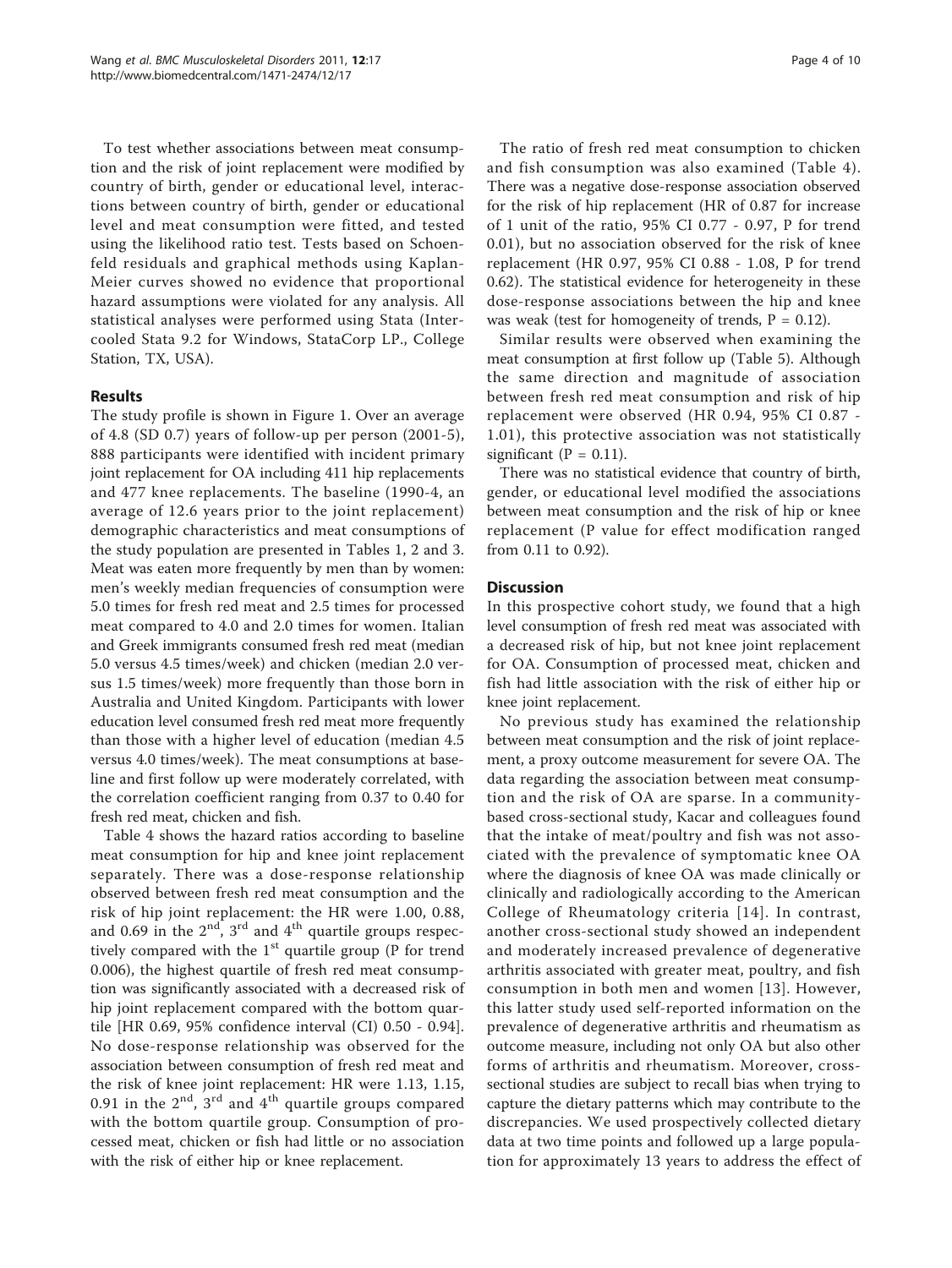<span id="page-4-0"></span>

|  |  |  |  | Table 1 Baseline demographic characteristics of study population |  |  |  |
|--|--|--|--|------------------------------------------------------------------|--|--|--|
|--|--|--|--|------------------------------------------------------------------|--|--|--|

|                                          | Baseline population $n = 35331$ | 1st follow up population $n = 29910$ |
|------------------------------------------|---------------------------------|--------------------------------------|
| Age of entering MCCS                     | 54.5 [8.6]                      | 54.5 [8.6]                           |
| Age of entering joint replacement cohort | 62.2 [8.8]                      | 62.2 [8.8]                           |
| Women, number (%)                        | 21580 (61.1)                    | 18305 (61.2)                         |
| Body mass index, kg/m <sup>2</sup>       | 26.7 [4.4]                      | $26.5$ [4.3]                         |
| Country of birth, number (%)             |                                 |                                      |
| Australia/United Kingdom                 | 27256 (77.1)                    | 24124 (80.7)                         |
| Italy/Greece                             | 8075 (22.9)                     | 5786 (19.3)                          |
| Education, number (%)                    |                                 |                                      |
| Primary and some secondary               | 19606 (55.8)                    | 15869 (53.3)                         |
| Completed secondary and degree/diploma   | 15533 (44.2)                    | 13921 (46.7)                         |

Values are reported as mean [SD], or number (%).

MCCS: The Melbourne Collaborative Cohort Study.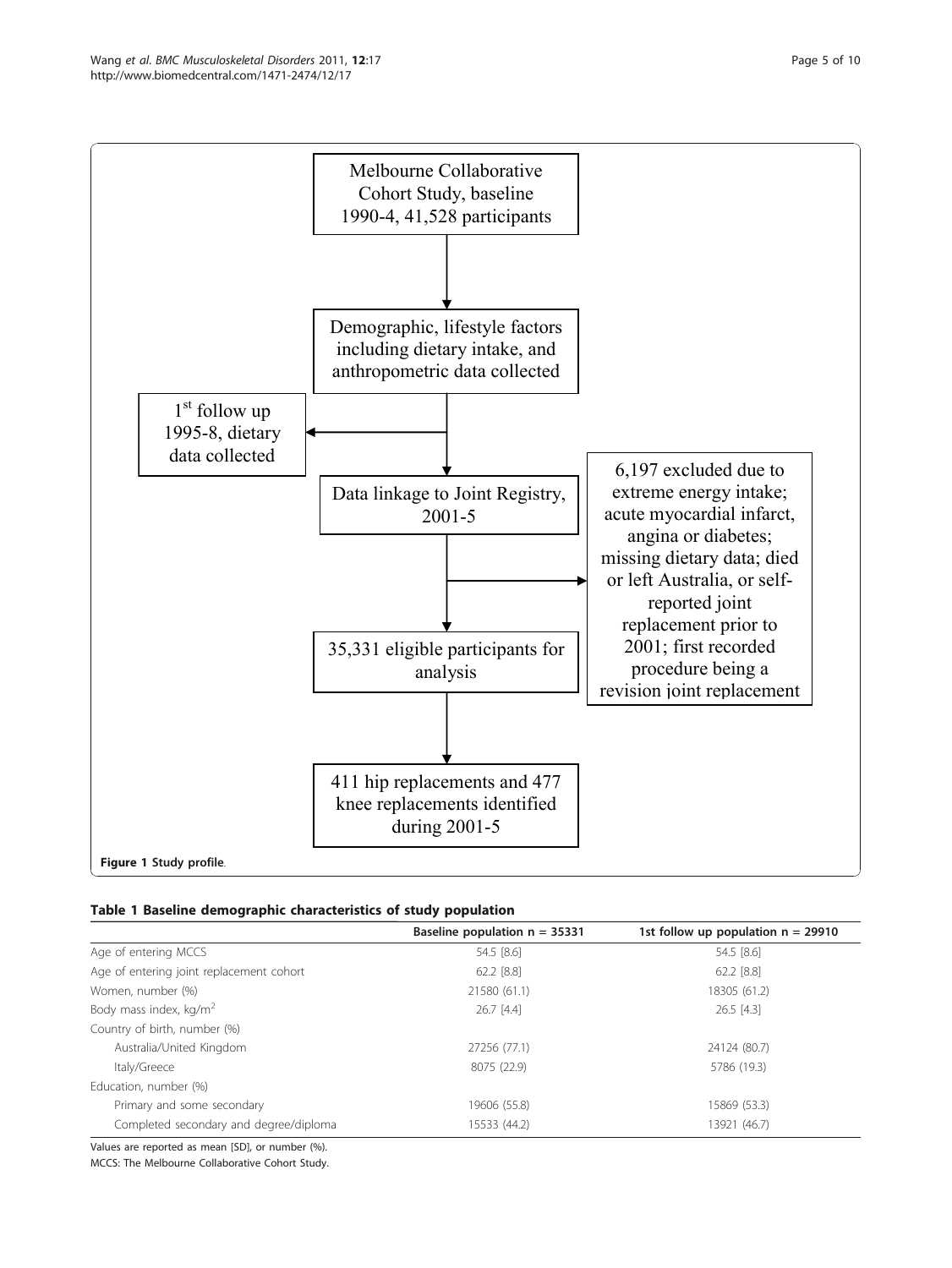<span id="page-5-0"></span>

| Table 2 Baseline meat consumption of study population |  |  |  |
|-------------------------------------------------------|--|--|--|
|-------------------------------------------------------|--|--|--|

|                                                       | Primary hip replacement n (%)* | Primary knee replacement n (%)* | Total number in each category |
|-------------------------------------------------------|--------------------------------|---------------------------------|-------------------------------|
| Fresh red meat intake                                 |                                |                                 |                               |
| <3.0 times/week                                       | 94 (1.2)                       | 92(1.2)                         | 7576                          |
| 3.0 - 4.4 times/week                                  | 123(1.3)                       | 135 (1.4)                       | 9371                          |
| 4.5 - 6.4 times/week                                  | 114(1.2)                       | 146(1.5)                        | 9661                          |
| ≥6.5 times/week                                       | 80 (0.9)                       | 104(1.2)                        | 8723                          |
| Processed meat intake                                 |                                |                                 |                               |
| <1.5 times/week                                       | 97(1.4)                        | 85(1.2)                         | 7154                          |
| 1.5 - 1.9 times/week                                  | 84 (1.2)                       | 96(1.3)                         | 7324                          |
| 2.0 - 3.9 times/week                                  | 132(1.1)                       | 183(1.5)                        | 11879                         |
| ≥4.0 times/week                                       | 98 (1.1)                       | 113(1.3)                        | 8974                          |
| Chicken intake                                        |                                |                                 |                               |
| <1.5 times/week                                       | 118(1.1)                       | 152(1.4)                        | 10680                         |
| 1.5 - 1.9 times/week                                  | 99 (1.5)                       | 84(1.3)                         | 6713                          |
| 2.0 - 3.4 times/week                                  | 92 (0.9)                       | 132(1.4)                        | 9766                          |
| $\geq$ 3.5 times/week                                 | 102(1.3)                       | 109(1.3)                        | 8172                          |
| Fish intake                                           |                                |                                 |                               |
| <1.0 times/week                                       | 74(1.1)                        | 97(1.4)                         | 6764                          |
| 1.0 - 1.4 times/week                                  | 105(1.3)                       | 110(1.3)                        | 8229                          |
| 1.5 - 2.4 times/week                                  | 133(1.1)                       | 166(1.4)                        | 11997                         |
| >2.5 times/week                                       | 99 (1.2)                       | 104(1.3)                        | 8341                          |
| Ratio of intake of fresh red meat to chicken and fish |                                |                                 |                               |
| < 0.77                                                | 127(1.4)                       | 125(1.4)                        | 8867                          |
| $0.77 - 1.25$                                         | 103(1.1)                       | 118(1.3)                        | 9336                          |
| $1.26 - 2.00$                                         | 100(1.1)                       | 126(1.3)                        | 9512                          |
| $\geq 2.01$                                           | 81(1.1)                        | 108(1.4)                        | 7616                          |

\*number (%) of participants with primary hip or knee replacement in each dietary meat category.

meat consumption on the risk of joint replacement. In contrast to the findings from the two previous cross-sectional studies [\[13,14](#page-8-0)], we found that higher consumption of fresh red meat approximately 13 years prior to joint replacement was related to a decreased risk of hip, but not knee, joint replacement due to OA, whereas

consumption of processed meat, chicken and fish was not associated with the risk. The association between fresh red meat consumption and hip replacement risk was further supported by the findings when self-reported meat consumption, recorded approximately 8 years prior to joint replacement, was examined. Similar effect (same

|  |  |  |  | Table 3 Baseline demographic characteristics by consumption of fresh red meat |
|--|--|--|--|-------------------------------------------------------------------------------|
|--|--|--|--|-------------------------------------------------------------------------------|

|                                             | $<$ 3.0 times/week<br>$n = 7576$ | 3.0 - 4.4 times/week<br>$n = 9371$ | 4.5 - 6.4 times/week<br>$n = 9661$ | $\geq$ 6.5 times/week<br>$n = 8723$ |
|---------------------------------------------|----------------------------------|------------------------------------|------------------------------------|-------------------------------------|
| Age of entering MCCS                        | 54.1 [8.8]                       | 54.4 [8.6]                         | 54.6 [8.5]                         | 54.8 [8.4]                          |
| Age of entering joint replacement<br>cohort | 61.7 [9.0]                       | $62.1$ [8.8]                       | 62.3 [8.7]                         | $62.7$ [8.6]                        |
| Women, number (%)                           | 5196 (24.1)                      | 6020 (27.9)                        | 5791 (26.8)                        | 4573 (21.2)                         |
| Body mass index, kg/m <sup>2</sup>          | $26.1$ [4.4]                     | $26.5$ [4.3]                       | 26.8 [4.3]                         | 27.4 [4.4]                          |
| Country of birth, number (%)                |                                  |                                    |                                    |                                     |
| Australia/United Kingdom                    | 6088 (22.3)                      | 7463 (27.4)                        | 7608 (27.9)                        | 6097 (22.4)                         |
| Italy/Greece                                | 1488 (18.4)                      | 1908 (23.6)                        | 2053 (25.4)                        | 2626 (32.5)                         |
| Education, number (%)                       |                                  |                                    |                                    |                                     |
| Primary and some secondary                  | 3818 (19.5)                      | 5053 (25.8)                        | 5409 (27.6)                        | 5326 (27.2)                         |
| Completed secondary and degree/<br>diploma  | 3725 (24.0)                      | 4262 (27.4)                        | 4211 (27.1)                        | 3335 (21.5)                         |

Values are reported as mean [SD], or number (%).

MCCS: The Melbourne Collaborative Cohort Study.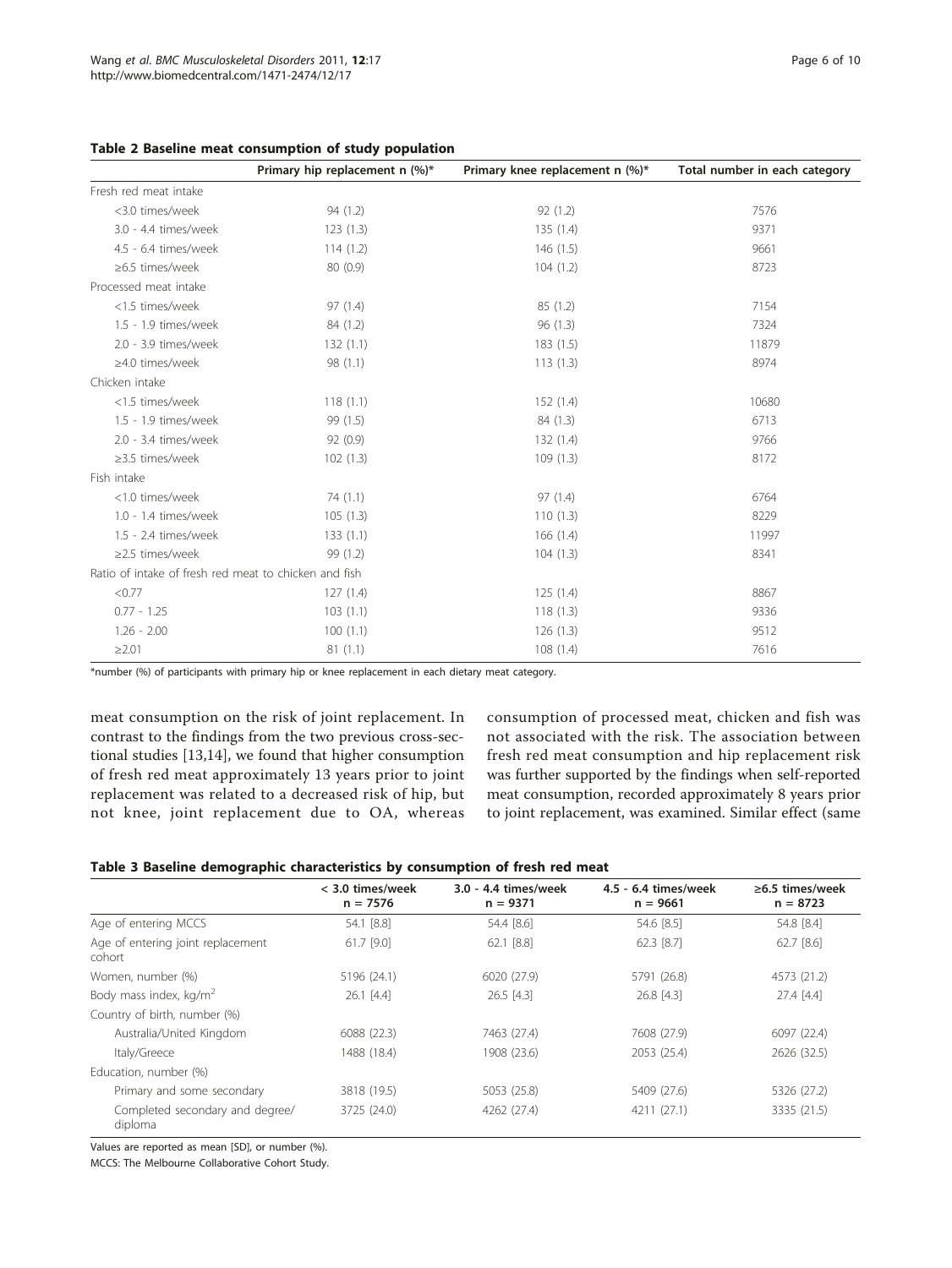| Quartile of frequency of consumption at baseline<br>[Hazard ratio (95% CI) <sup>a</sup> ] |                        |                       | Hazard ratio (95% CI) for increase<br>in intake of one time per week <sup>b</sup> | P for<br>trend | Homogeneity<br>of trends <sup>c</sup> |
|-------------------------------------------------------------------------------------------|------------------------|-----------------------|-----------------------------------------------------------------------------------|----------------|---------------------------------------|
| 2                                                                                         | 3                      | 4 (highest)           |                                                                                   |                |                                       |
|                                                                                           |                        |                       |                                                                                   |                |                                       |
| $1.00$ (0.77, 1.31)                                                                       | $0.88$ $(0.66, 1.15)$  | $0.69$ $(0.50, 0.94)$ | $0.94$ $(0.89, 0.98)$                                                             | 0.006          | 0.14                                  |
| $1.13$ (0.86, 1.47)                                                                       | 1.15(0.88, 1.49)       | $0.91$ $(0.68, 1.22)$ | $0.98$ $(0.94, 1.02)$                                                             | 0.33           |                                       |
|                                                                                           |                        |                       |                                                                                   |                |                                       |
| $0.75$ $(0.56, 1.004)$                                                                    | $0.71$ $(0.54, 0.93)$  | $0.76$ $(0.57, 1.02)$ | $0.96$ $(0.91, 1.02)$                                                             | 0.23           | 0.34                                  |
| 0.98(0.73, 1.31)                                                                          | 1.13(0.87, 1.46)       | $1.00$ $(0.75, 1.33)$ | 1.00 (0.95, 1.05)                                                                 | 1.00           |                                       |
|                                                                                           |                        |                       |                                                                                   |                |                                       |
| 1.46(1.12, 1.92)                                                                          | $0.94$ $(0.71, 1.24)$  | 1.22(0.93, 1.60)      | $1.03$ $(0.96, 1.11)$                                                             | 0.39           | 0.59                                  |
| 0.96(0.74, 1.26)                                                                          | 1.04(0.83, 1.32)       | $1.01$ $(0.79, 1.30)$ | 1.01 (0.94, 1.08)                                                                 | 0.88           |                                       |
|                                                                                           |                        |                       |                                                                                   |                |                                       |
| 1.17(0.87, 1.57)                                                                          | $1.02$ (0.76, 1.36)    | $1.06$ $(0.78, 1.44)$ | 1.00(0.91, 1.09)                                                                  | 0.97           | 0.43                                  |
| 0.93(0.71, 1.23)                                                                          | 0.97(0.75, 1.25)       | 0.85(0.64, 1.12)      | 0.95(0.87, 1.03)                                                                  | 0.24           |                                       |
|                                                                                           |                        |                       |                                                                                   |                |                                       |
| $0.80$ $(0.62, 1.04)$                                                                     | $0.77$ $(0.59, 0.996)$ | $0.68$ $(0.51, 0.90)$ | $0.87$ $(0.77, 0.97)$                                                             | 0.01           | 0.12                                  |
| $0.93$ $(0.72, 1.20)$                                                                     | $0.98$ $(0.76, 1.26)$  | $0.92$ $(0.71, 1.19)$ | 0.97(0.88, 1.08)                                                                  | 0.62           |                                       |
|                                                                                           |                        |                       |                                                                                   |                |                                       |

#### <span id="page-6-0"></span>Table 4 Hazard ratios of hip and knee joint replacement by baseline meat consumption

<sup>a</sup>Adjusted for age, gender, body mass index, country of birth, and energy intake using Cox's proportional hazard model. See Table 2 for ranges of each quartile. b For ratio of consumption of fresh red meat to chicken and fish, hazard ratio is for a one-unit increase in the ratio.

<sup>c</sup>Test of homogeneity of trends for knee and hip joint replacement.

direction and magnitude) of fresh red meat consumption was observed, although less significant due to reduced sample size.

The relationship between different food items and disease is sometimes difficult to interpret due to the inter-correlation between these items. Reported red meat consumption may be negatively correlated with reported consumption of white meat [[23](#page-9-0)]. It has been recommended that red meat should be replaced by white meat, and the ratio of red meat to white meat consumption has been used as an indicator of compliance with this recommendation. Several studies on breast and colorectal cancer, including the Nurses Health Study [\[23](#page-9-0)] and the Health Professionals Followup Study [[24\]](#page-9-0), have placed great emphasis on this ratio. It has implications in the recommendation of

|                           | Quartile of frequency of<br>consumption at first follow up<br>[Hazard ratio (95% CI) <sup>a</sup> ] |                        |                     | Hazard ratio (95% CI) for increase in intake of one<br>time per week |      | Homogeneity of<br>trends <sup>b</sup> |
|---------------------------|-----------------------------------------------------------------------------------------------------|------------------------|---------------------|----------------------------------------------------------------------|------|---------------------------------------|
|                           | $\overline{2}$                                                                                      | 3                      | 4 (highest)         |                                                                      |      |                                       |
| Fresh red meat            |                                                                                                     |                        |                     |                                                                      |      |                                       |
| <b>Hip</b><br>replacement | 0.96(0.72,<br>1.28)                                                                                 | $0.78$ (0.58,<br>1.04) | 0.81(0.59,<br>1.10) | 0.94(0.87, 1.01)                                                     | 0.11 | 0.02                                  |
| Knee<br>replacement       | 0.82(0.61)<br>1.12)                                                                                 | 1.02 (0.78,<br>1.35)   | 1.23(0.93,<br>1.63) | 1.07(0.99, 1.14)                                                     | 0.07 |                                       |
| Chicken                   |                                                                                                     |                        |                     |                                                                      |      |                                       |
| <b>Hip</b><br>replacement | 1.11(0.84,<br>1.48)                                                                                 | 0.97(0.72,<br>1.31)    | 1.06(0.73,<br>1.53) | 0.99(0.89, 1.10)                                                     | 0.84 | 0.64                                  |
| Knee<br>replacement       | 1.02 (0.78,<br>1.34)                                                                                | 1.00 (0.75,<br>1.32)   | 1.11(0.78,<br>1.57) | $1.03$ $(0.92, 1.14)$                                                | 0.64 |                                       |
| Fish                      |                                                                                                     |                        |                     |                                                                      |      |                                       |
| Hip<br>replacement        | 0.90(0.70,<br>1.16)                                                                                 | 1.19(0.90,<br>1.58)    | 1.33(0.93,<br>1.92) | 1.12(1.00, 1.25)                                                     | 0.04 | 0.01                                  |
| Knee<br>replacement       | 1.07(0.85,<br>1.34)                                                                                 | 0.91(0.68,<br>1.21)    | 0.77(0.50,<br>1.17) | $0.92$ $(0.82, 1.03)$                                                | 0.15 |                                       |

Table 5 Hazard ratios of hip and knee joint replacement by first follow up meat consumption

a Adjusted for age, gender, body mass index, and country of birth using Cox's proportional hazard model.

<sup>b</sup>Test of homogeneity of trends for knee and hip joint replacement.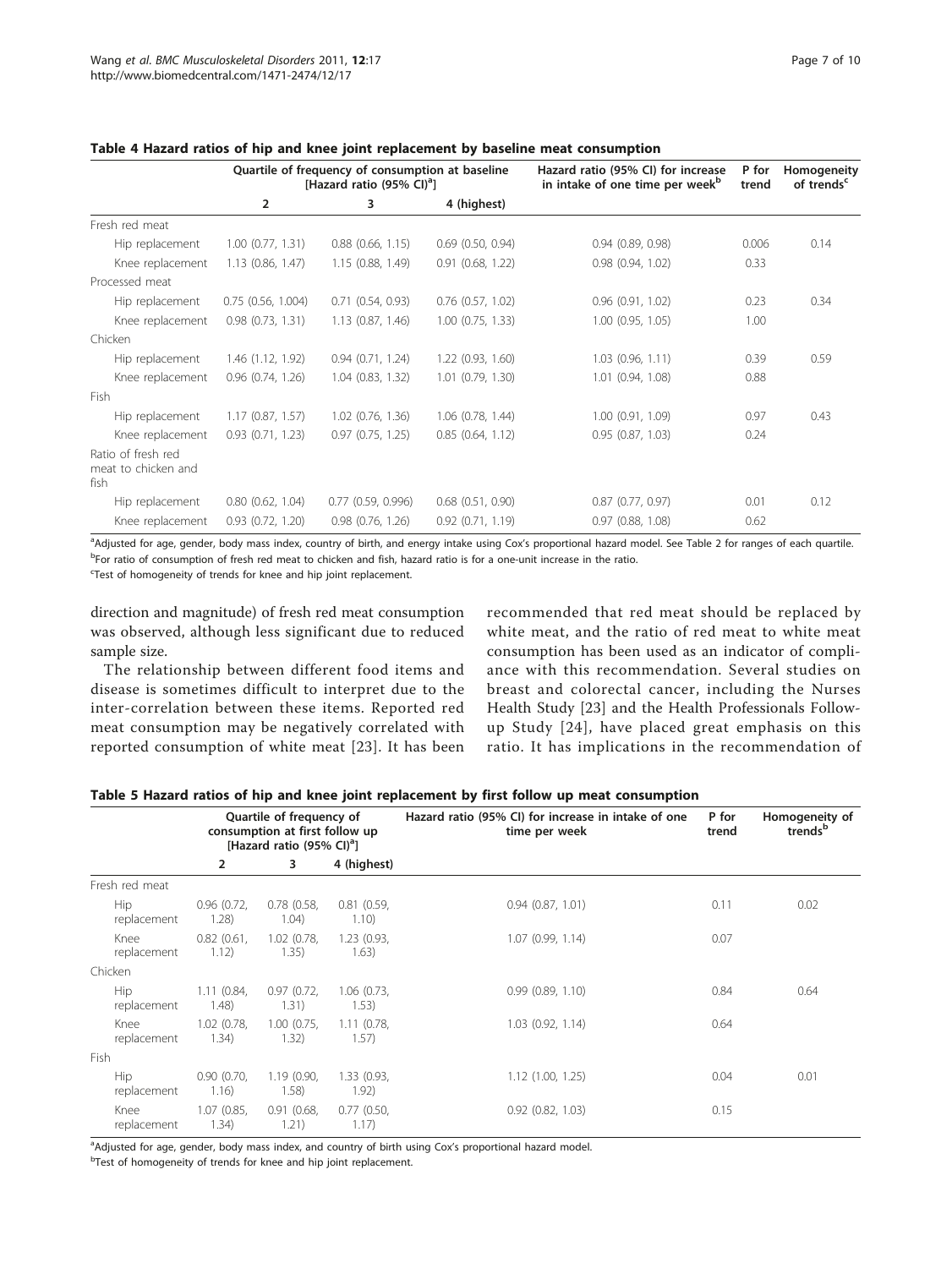consumptions of different food items and public health to examine the association between the ratio of red meat to white meat consumption and diseases. In our study we found consistent results for red meat consumption and the ratio of intake of fresh red meat to chicken and fish (Table [4](#page-6-0)).

Some methodological issues must be considered when interpreting the findings of this study. Residual confounders, dietary or non-dietary, may provide an alternative explanation for the observed associations. In this study, we have taken into account physical activity, smoking, and dietary intake of fruit, vegetable, vitamin C, vitamin E, beta-carotene, and polyunsaturated fatty acids as potential confounders. We have controlled for educational level and country of birth which may have captured some differences in terms of socioeconomic status in the analysis, since there is evidence that socioeconomic factors affect the utilization of joint replacement procedure [[25](#page-9-0),[26](#page-9-0)]. However, it is possible that some residual confounding due to socioeconomic factors persists. Those of higher socioeconomic status are more likely to adhere to dietary recommendations regarding reduction in red meat intake. This would tend to bias the results towards an inverse relationship between meat consumption and the risk of joint replacement if residual confounding was the main explanation. Moreover, we would expect the same effect to be seen for knee and hip replacement which was not the case. In addition, the beneficial effect we observed was for fresh red meat but not for processed meat, suggesting that the effect is not simply due to residual confounding since consumption of these often follows similar socioeconomic patterns [\[27](#page-9-0)]. Multiple testing is another issue that needs to be considered, which may lead to the possibility of a spurious finding. When examining the association between meat consumption and the risk of joint replacement, we had 8 main analyses, 4 for the knee and 4 for the hip, for the association of fresh red meat, processed meat, chicken and fish. The ratio of fresh red meat to chicken and fish was a composite of the others and the finding was consistent. Thus using Bonferroni correction, a p value of 0.006 (0.05/8) would be considered significant. Our results were similar (Table [4\)](#page-6-0). However, this correction does not take into account the dose-response relationship we observed, so needs to be considered with caution. Although there is the potential issue of multiple testing, this study is still a valid hypothesis generating study.

The strength of the study was the prospectively collected meat consumption data prior to joint replacement surgery. We also examined meat consumption at baseline and at first follow-up. At baseline, a FFQ was used which provided a validated accurate method for assessing meat consumption and determining energy intake. At first follow-up a simplified, limited questionnaire was administered to determine meat intake. Despite using the different methods, a similar effect was observed for fresh red meat consumption and the reduced risk of hip, but not knee replacement, providing further support for the beneficial effect of fresh red meat consumption on hip replacement risk and also suggesting that the observed effect was not dependent on the instrument used to determine meat intake. This is perhaps not surprising since we found a moderate correlation between baseline and follow up meat consumption in this healthy population, suggesting relatively stable meat consumption over the 4 years period, and supporting the notion that nutrient intake is relatively stable and tends to be more stable with increasing age [[28,29\]](#page-9-0).

Random error in measuring meat consumption at baseline and first follow-up may have occurred in this study, but is most likely to have attenuated the associations we observed. Because the FFQ did not measure portion sizes, the associations would be further attenuated if between-person differences in portion size contribute to between-person variability in amount consumed. Another potential limitation is the moderate reproducibility of the FFQ for the assessment of meat consumption, with kappa values ranged from 0.42 to 0.60 for the reliability study which assessed the FFQ twice at 12 months apart. However, the reliability is similar to others [[30](#page-9-0),[31](#page-9-0)], and use of self-reported meat intake at MCCS baseline and first follow up provided similar results. Furthermore, this within-person error in reporting meat consumption is likely to be non-differential misclassification and thus may have diluted rather than identified a relationship. We did not have complete and reliable joint replacement data for the study participants prior to 2001. Although we excluded those MCCS participants who reported a joint replacement prior to 2001 at the second follow-up, this information may be unreliable and is only known for 68% of the original cohort. As a result, some misclassification of joint replacement status may have occurred. It is likely to have been non-differential in relation to the meat consumption measures and thus, may have attenuated any of the observed associations.

The mechanism for the relationship between fresh red meat consumption and the decreased risk of hip joint replacement at this stage is speculative. Bones are in a constant state of change through the process of remodeling which continues throughout life. Red meat is a rich source of protein and minerals, especially iron, zinc, selenium and magnesium, and a great source of vitamin B12 and long-chain omega-3 fatty acids. Iron, zinc, selenium and magnesium play an important role in bone metabolism and dietary intake of these minerals is positively associated with bone mass and strength [[32\]](#page-9-0). Red meat is also a useful source of vitamin D which is essential for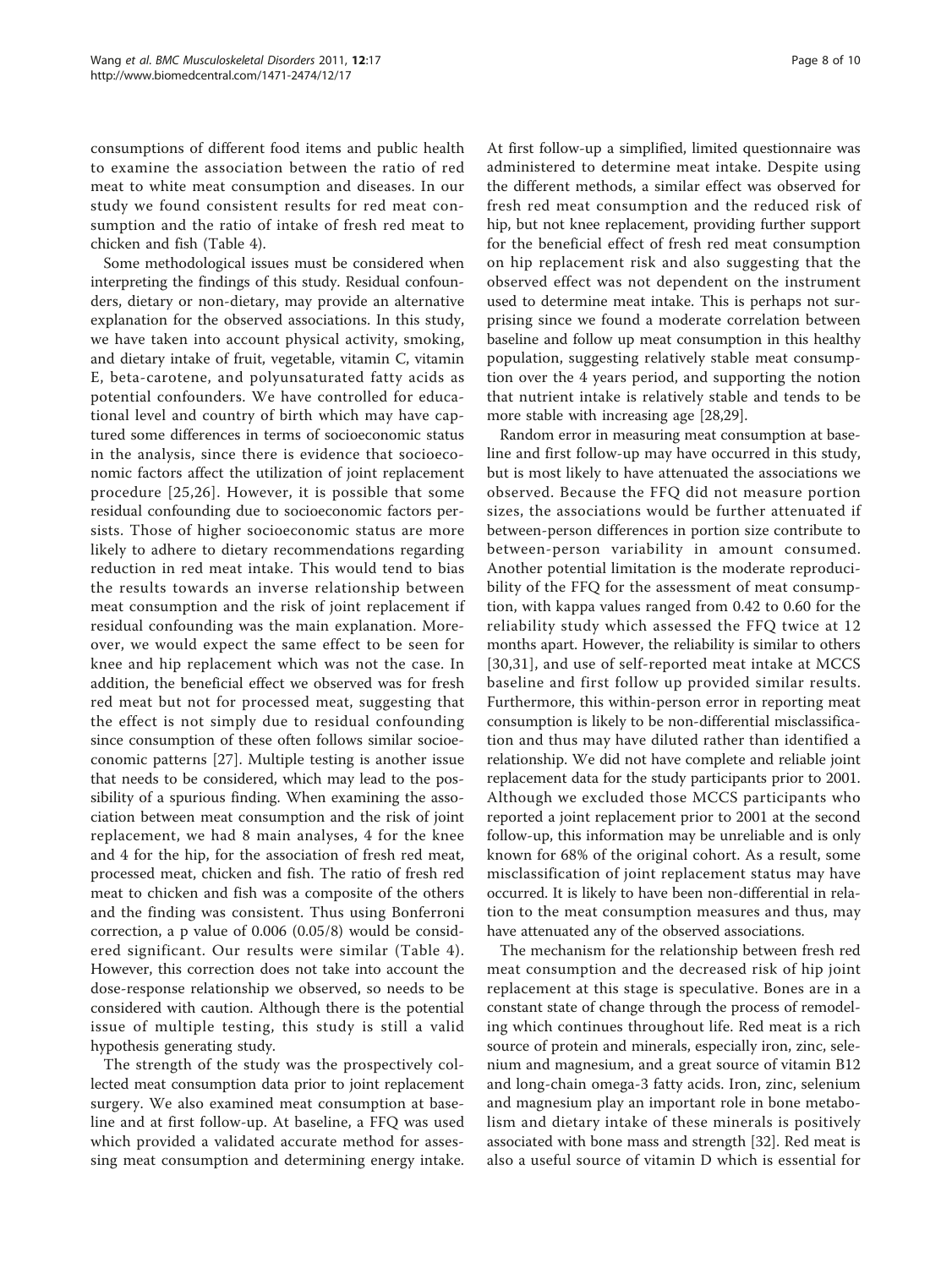<span id="page-8-0"></span>bone health. Higher animal protein consumption has been shown to be associated with increased bone mineral density and decreased bone loss [9,10]. There is increasing evidence that hip joint shape is modifiable and that subtle changes in hip joint shape are a risk factor for hip OA [[33](#page-9-0),[34\]](#page-9-0). This is in contrast to knee OA where joint structure does not seem to be as important. It has been shown that certain deformities, such as the flattening of the femoral head, especially in conjunction with a sharper transition from the femoral head to the lower part of the neck are associated with increased risk of hip OA [[34\]](#page-9-0). It may be that fresh red meat consumption reduces the risk of hip OA and subsequent hip replacement via increased bone strength and therefore less change in hip joint shape and less development of the types of hip deformities associated with hip OA. Whether this is the case will require further work.

## **Conclusions**

A high level consumption of fresh red meat was associated with a decreased risk of hip, but not knee, joint replacement for OA. One possible mechanism to explain these differential associations may be via an effect of meat intake on bone strength and hip shape. This should be taken as a hypothesis generating study, and further confirmatory studies are warranted.

#### Abbreviations

OA: Osteoarthritis; MCCS: Melbourne Collaborative Cohort Study; FFQ: food frequency questionnaire; AOA NJRR: Australian Orthopaedic Association National Joint Replacement Registry; HR: hazard ratio; 95% CI: 95% confidence interval

#### Acknowledgements

The Melbourne Collaborative Cohort Study recruitment was funded by VicHealth and The Cancer Council of Victoria. This study was funded by a program grant from the National Health and Medical Research Council (NHMRC; 209057), capacity building grant (251533), and enabling grant (396414), and was further supported by infrastructure provided by The Cancer Council Victoria. Dr Wang is the recipient of NHMRC Public Health (Australia) Fellowship (NHMRC 465142). Dr Wluka is the recipient of NHMRC Career Development Award (NHMRC 545876). We would especially like to thank the data manager Lisa Ingerson and statistician Nicole Pratt from the Australian Orthopaedic Association National Joint Replacement Registry, and Ms Georgina Marr from The Cancer Council Victoria.

#### Author details

<sup>1</sup>Department of Epidemiology and Preventive Medicine, School of Public Health and Preventive Medicine, Monash University, Alfred Hospital, Melbourne, VIC 3004, Australia. <sup>2</sup>Centre for Molecular, Environmental, Genetic and Analytic Epidemiology, School of Population Health, University of Melbourne, Carlton, VIC 3053, Australia. <sup>3</sup>Cancer Epidemiology Centre, The Cancer Council Victoria, Carlton, VIC 3053, Australia. <sup>4</sup>Department of Orthopaedic Surgery, University of Melbourne, Royal Melbourne Hospital, Melbourne, Australia. <sup>5</sup>AOA National Joint Replacement Registry; Discipline of Public Health, School of Population Health & Clinical Practice, University of Adelaide, SA 5005, Australia.

#### Authors' contributions

YW participated in the design of the study, performed the statistical analysis and the interpretation of data, and drafted the manuscript. JAS participated in

the acquisition of data, helped to perform the statistical analysis, and reviewed the manuscript. AEW helped the interpretation of data, and reviewed the manuscript. DRE, GGG, and SG participated in the design of the study and the acquisition of data, and reviewed the manuscript. FMC participated in the design of the study, helped with the interpretation of data, and reviewed the manuscript. All authors read and approved the final manuscript.

#### Competing interests

The authors declare that there are no competing interests.

#### Received: 24 June 2010 Accepted: 16 January 2011 Published: 16 January 2011

#### References

- World Cancer Research Fund: American Institute for Cancer Research: Food, nutrition and the prevention of cancer: a global perspective. Washington: American Institute for Cancer Research; 1997.
- 2. Cross AJ, Leitzmann MF, Gail MH, Hollenbeck AR, Schatzkin A, Sinha R: [A](http://www.ncbi.nlm.nih.gov/pubmed/18076279?dopt=Abstract) [prospective study of red and processed meat intake in relation to](http://www.ncbi.nlm.nih.gov/pubmed/18076279?dopt=Abstract) [cancer risk.](http://www.ncbi.nlm.nih.gov/pubmed/18076279?dopt=Abstract) PLoS Med 2007, 4(12):e325.
- 3. Larsson SC, Wolk A: [Meat consumption and risk of colorectal cancer: a](http://www.ncbi.nlm.nih.gov/pubmed/16991129?dopt=Abstract) [meta-analysis of prospective studies.](http://www.ncbi.nlm.nih.gov/pubmed/16991129?dopt=Abstract) Int J Cancer 2006, 119(11):2657-2664.
- 4. Larsson SC, Orsini N, Wolk A: [Processed meat consumption and stomach](http://www.ncbi.nlm.nih.gov/pubmed/16882945?dopt=Abstract) [cancer risk: a meta-analysis.](http://www.ncbi.nlm.nih.gov/pubmed/16882945?dopt=Abstract) J Natl Cancer Inst 2006, 98(15):1078-1087.
- 5. Sinha R, Cross AJ, Graubard BI, Leitzmann MF, Schatzkin A: [Meat intake and](http://www.ncbi.nlm.nih.gov/pubmed/19307518?dopt=Abstract) [mortality: a prospective study of over half a million people.](http://www.ncbi.nlm.nih.gov/pubmed/19307518?dopt=Abstract) Arch Intern Med 2009, 169(6):562-571.
- 6. Kato I, Dnistrian AM, Schwartz M, Toniolo P, Koenig K, Shore RE, Zeleniuch-Jacquotte A, Akhmedkhanov A, Riboli E: [Iron intake, body iron stores and](http://www.ncbi.nlm.nih.gov/pubmed/10048969?dopt=Abstract) [colorectal cancer risk in women: a nested case-control study.](http://www.ncbi.nlm.nih.gov/pubmed/10048969?dopt=Abstract) Int J Cancer 1999, 80(5):693-698.
- Thiebaut AC, Kipnis V, Chang SC, Subar AF, Thompson FE, Rosenberg PS, Hollenbeck AR, Leitzmann M, Schatzkin A: [Dietary fat and postmenopausal](http://www.ncbi.nlm.nih.gov/pubmed/17374835?dopt=Abstract) [invasive breast cancer in the National Institutes of Health-AARP Diet and](http://www.ncbi.nlm.nih.gov/pubmed/17374835?dopt=Abstract) [Health Study cohort.](http://www.ncbi.nlm.nih.gov/pubmed/17374835?dopt=Abstract) J Natl Cancer Inst 2007, 99(6):451-462.
- 8. Popkin BM: [Reducing meat consumption has multiple benefits for the](http://www.ncbi.nlm.nih.gov/pubmed/19307515?dopt=Abstract) world'[s health.](http://www.ncbi.nlm.nih.gov/pubmed/19307515?dopt=Abstract) Arch Intern Med 2009, 169(6):543-545.
- 9. Promislow JH, Goodman-Gruen D, Slymen DJ, Barrett-Connor E: [Protein](http://www.ncbi.nlm.nih.gov/pubmed/11914191?dopt=Abstract) [consumption and bone mineral density in the elderly : the Rancho](http://www.ncbi.nlm.nih.gov/pubmed/11914191?dopt=Abstract) [Bernardo Study.](http://www.ncbi.nlm.nih.gov/pubmed/11914191?dopt=Abstract) Am J Epidemiol 2002, 155(7):636-644.
- 10. Hannan MT, Tucker KL, Dawson-Hughes B, Cupples LA, Felson DT, Kiel DP: [Effect of dietary protein on bone loss in elderly men and women: the](http://www.ncbi.nlm.nih.gov/pubmed/11127216?dopt=Abstract) [Framingham Osteoporosis Study.](http://www.ncbi.nlm.nih.gov/pubmed/11127216?dopt=Abstract) J Bone Miner Res 2000, 15(12):2504-2512.
- 11. Munger RG, Cerhan JR, Chiu BC: [Prospective study of dietary protein](http://www.ncbi.nlm.nih.gov/pubmed/9925137?dopt=Abstract) [intake and risk of hip fracture in postmenopausal women.](http://www.ncbi.nlm.nih.gov/pubmed/9925137?dopt=Abstract) Am J Clin Nutr 1999, 69(1):147-152.
- 12. Wang Y, Prentice LF, Vitetta L, Wluka AE, Cicuttini FM: [The effect of](http://www.ncbi.nlm.nih.gov/pubmed/15387719?dopt=Abstract) [nutritional supplements on osteoarthritis.](http://www.ncbi.nlm.nih.gov/pubmed/15387719?dopt=Abstract) Altern Med Rev 2004, 9(3):275-296.
- 13. Hailu A, Knutsen SF, Fraser GE: [Associations between meat consumption](http://www.ncbi.nlm.nih.gov/pubmed/16453052?dopt=Abstract) [and the prevalence of degenerative arthritis and soft tissue disorders in](http://www.ncbi.nlm.nih.gov/pubmed/16453052?dopt=Abstract) [the adventist health study, California U.S.A.](http://www.ncbi.nlm.nih.gov/pubmed/16453052?dopt=Abstract) J Nutr Health Aging 2006, 10(1):7-14.
- 14. Kacar C, Gilgil E, Tuncer T, Butun B, Urhan S, Sunbuloglu G, Yildirim C, Arikan V, Dundar U, Oksuz MC, et al: [The association of milk consumption](http://www.ncbi.nlm.nih.gov/pubmed/15301247?dopt=Abstract) [with the occurrence of symptomatic knee osteoarthritis.](http://www.ncbi.nlm.nih.gov/pubmed/15301247?dopt=Abstract) Clin Exp Rheumatol 2004, 22(4):473-476.
- 15. Giles GG, English DR: [The Melbourne Collaborative Cohort Study.](http://www.ncbi.nlm.nih.gov/pubmed/12484128?dopt=Abstract) IARC Sci Publ 2002, 156:69-70.
- 16. Ireland P, Jolley D, Giles G: Development of the Melbourne FFQ: a food frequency questionnaire for use in an Australian prospective study involving and ethnically diverse cohort. Asia Pac J Clin Nutr 1994, 3:19-31.
- 17. Lewis J, Milligan G, Hunt A: NUTTAB95 Nutrient Data Table for Use in Australia. Australian Government Publishing Service: Canberra; 1995.
- 18. RMIT Lipid Research Group: Fatty acid compositional database. Xyris software, Brisbane; 2001.
- 19. USDA-NCC: USDA-NCC Carotenoid Database for U.S. Foods., 11 1998 [[http://www.nal.usda.gov/fnic/foodcomp/Data/car98/car\\_tble.pdf\]](http://www.nal.usda.gov/fnic/foodcomp/Data/car98/car_tble.pdf).
- 20. Lohman TG, Roche AF, Martorell R, eds: Anthropometric Standardization Reference Manual. Champaign (IL): Kinetics Books; 1988, 90p.